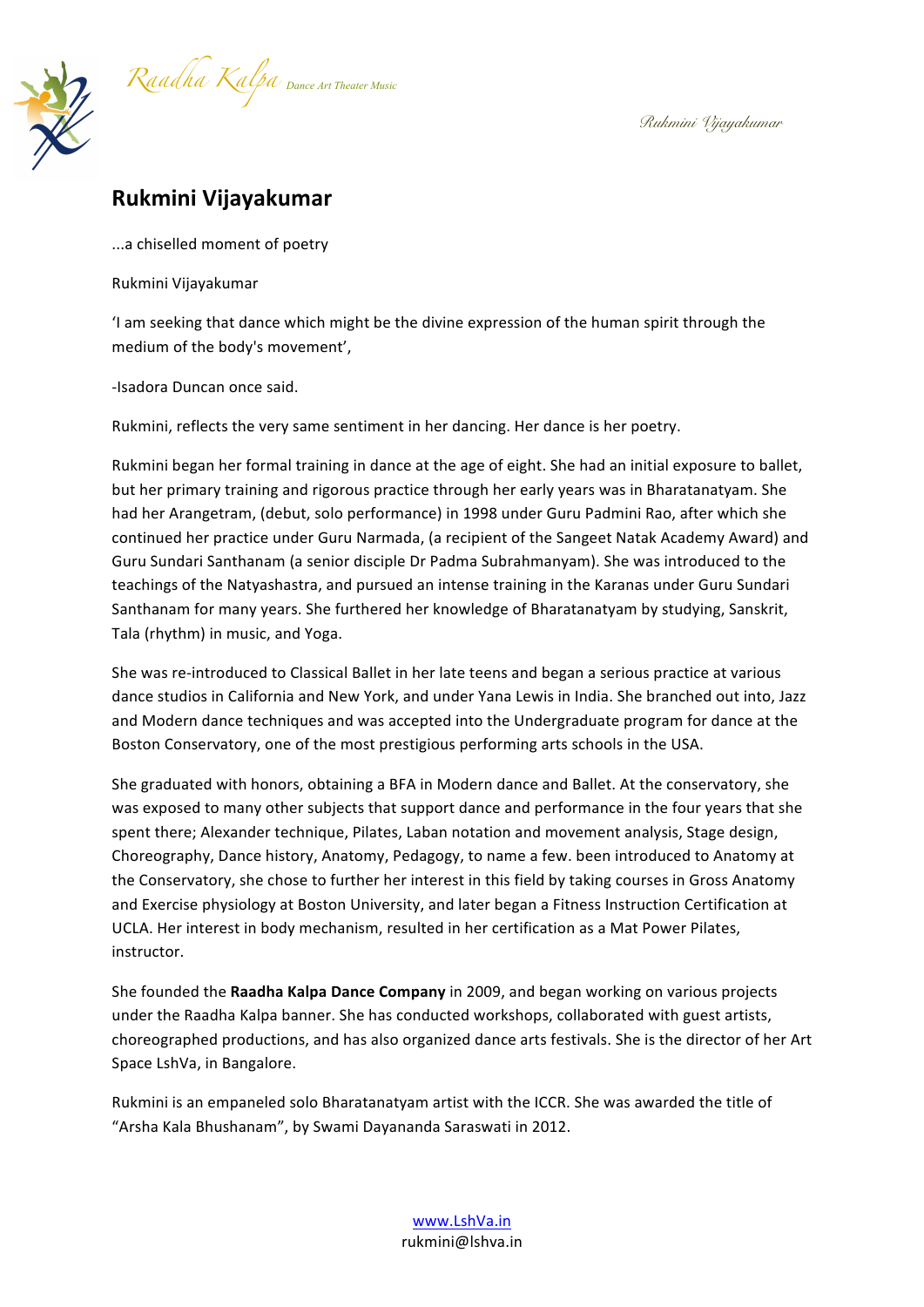*Raadha Kalpa Dance Art Theater Music* 



She has performed in many venues in India and abroad and has been appreciated for her unique style, innovative choreography, athleticism, arresting emotions and attention to detail. Her recent performances at the 80<sup>th</sup> Anniversary of the Jacobs Pillow dance festival, USA and at the Erasing borders Festival, NY, were well received. Her dance productions "Nayani" and "Prabhavati" toured the USA, and Middle East, in 2012, 2013 raising funds for AIM for Seva.

She has performed as a bharatanatyam soloist in Khajuraho, Modhera, IIC, Hampi, Kartik Fine Arts, Bharat Kalachar, Narada Gana Sabha, Bharat Bhavan, Bhopal and several other renowned festivals.

Rukmini's enthuse in theater and acting prompted her study of Film and Theater at the New York Film academy and at the Ivana Chubbuck studios. She has performed in several theater productions in India and has received much appreciation for her delineated character of Aung San Suu Kyi, in the one woman show, "The Lady of Burma", by Richard Shannon, directed by national award winner, Prakash Belawadi. She has also been lauded for her unique role as lead, in her first Tamil film, Bommalattam, with Nana Patekar directed by Bharati Raja. She was well recognized for her performance in Ananda Tandavam, by Gandhi Krishna and has recently acted in Kochaidaiyaan, with actor Rajinikanth, and Shamitabh directed by R Balki. She also has a special appearance playing a pivotal role, and a dance sequence in the movie Bajarangi, in kannada, released 2013.

She has endorsed several products as a model in many print and TV commercials in India and other Asian countries and continues to work in the Film and TV industry in India.

Though Rukmini's interests and training are varied, her true passion lies in dance. Her dedication to dance and constant effort to strive for perfection is epitomized in every performance of hers. Her daily practice and incessant hours in the studio, constantly honing and tuning her skills every day, has made her a performer who learns with each performance and with every experience. A true student and a 'forever blossoming artist'.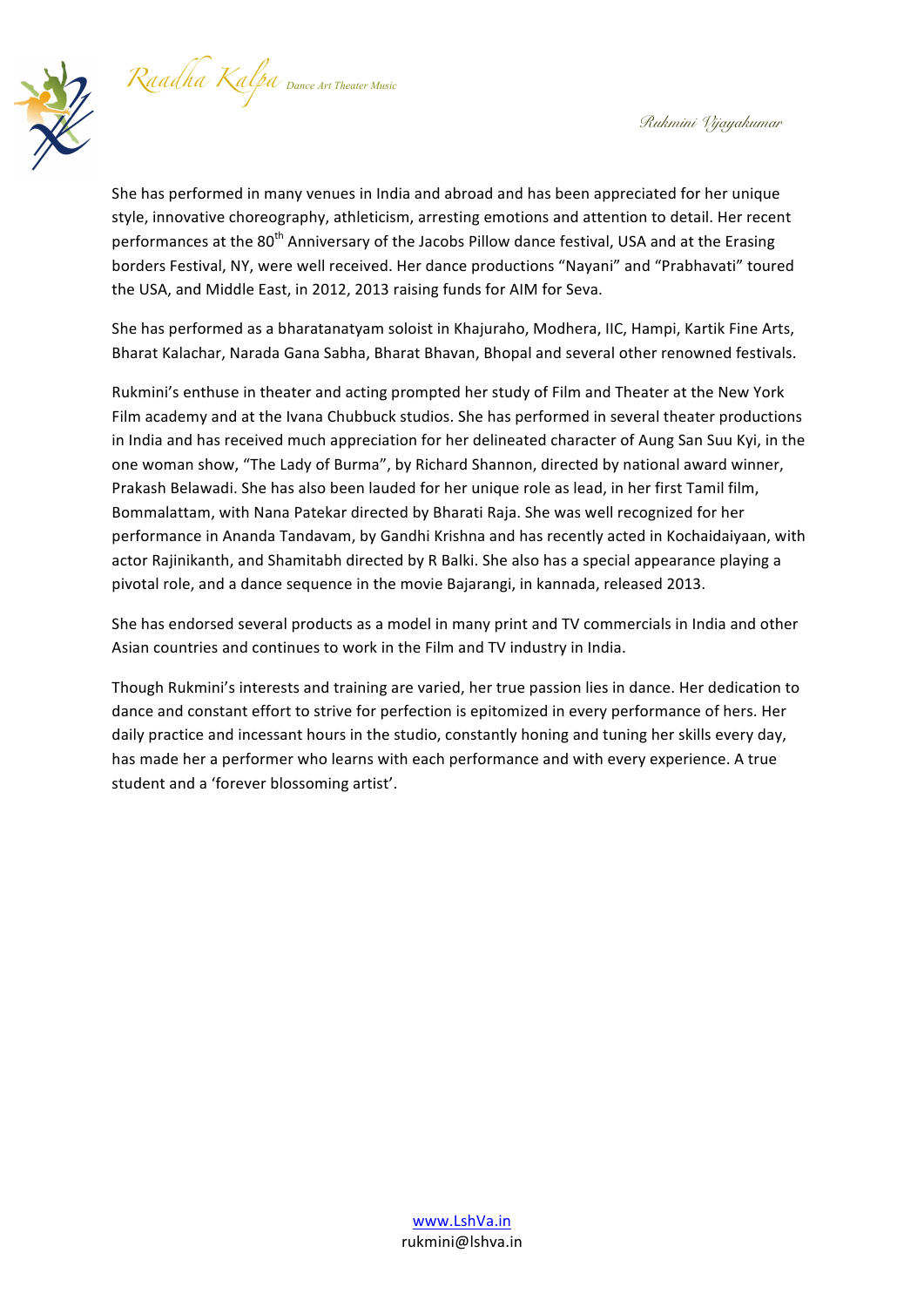*Raadha Kalpa Dance Art Theater Music* 

## **REVIEWS**

Stopping Traffic Downtown With a Subcontinent's Movements.

"Wednesday's performance brought a strikingly lovely woman, Rukmini Vijayakumar, dancing both the Bharatanatyam idiom and a modern number...The slender, supple Rukmini has a stirringly beautiful face, with burning eyes that repeatedly catch the observer's breath; and she makes those eyes part of the fabric of the dance.... She is the first Bharatanatyam dancer I can remember to do the splits, and in her modern solo she takes one sculptural balance and then adjusts it to hold her foot, behind her, up by her head... In terms of gesture, switches of angle and communicating swift changes of emotion (alarm, then surprise, then joy), she is not just engaging but also authoritative."

The New York Times (August 18th 2011, By Alastair Macaulay)

Sublime Abhinaya

"Rukmini Vijayakumar gave an enchanting performance. The angalakshanas in nritta, nrutya and natya were well coordinated..."

- The Hindu (1998, Bangalore)

## Rukmini Weaves Magic

"Rukmini... at Khajuraho, held the audience spellbound for an hour at the end of which they went into raptures... She was the youngest solo performer this year...each piece was carefully chosen and creatively choreographed to transport the audience into the other realm... Tears streaming down her face, Rukmini's surrender to lord Shiva was especially touching. The Ashtapadi was her masterpiece... her interpretation, innovative and original..."

- Bangalore Bias (March 17th 2006)

"Performance of dancer, Rukmini drew the attention of everybody during the Kalidas Festival. Her perfect timing and rhythm with the music was extraordinary..." - Indore Journal (November 6th 2006, Indore)

…Rukmini Vijayakumar mesmerized the audience by her sterling Bharatanatyam performance at Bharat Bhavan"

- Hindustan Times, (September 27th 2008, Bhopal)

www.LshVa.in rukmini@lshva.in